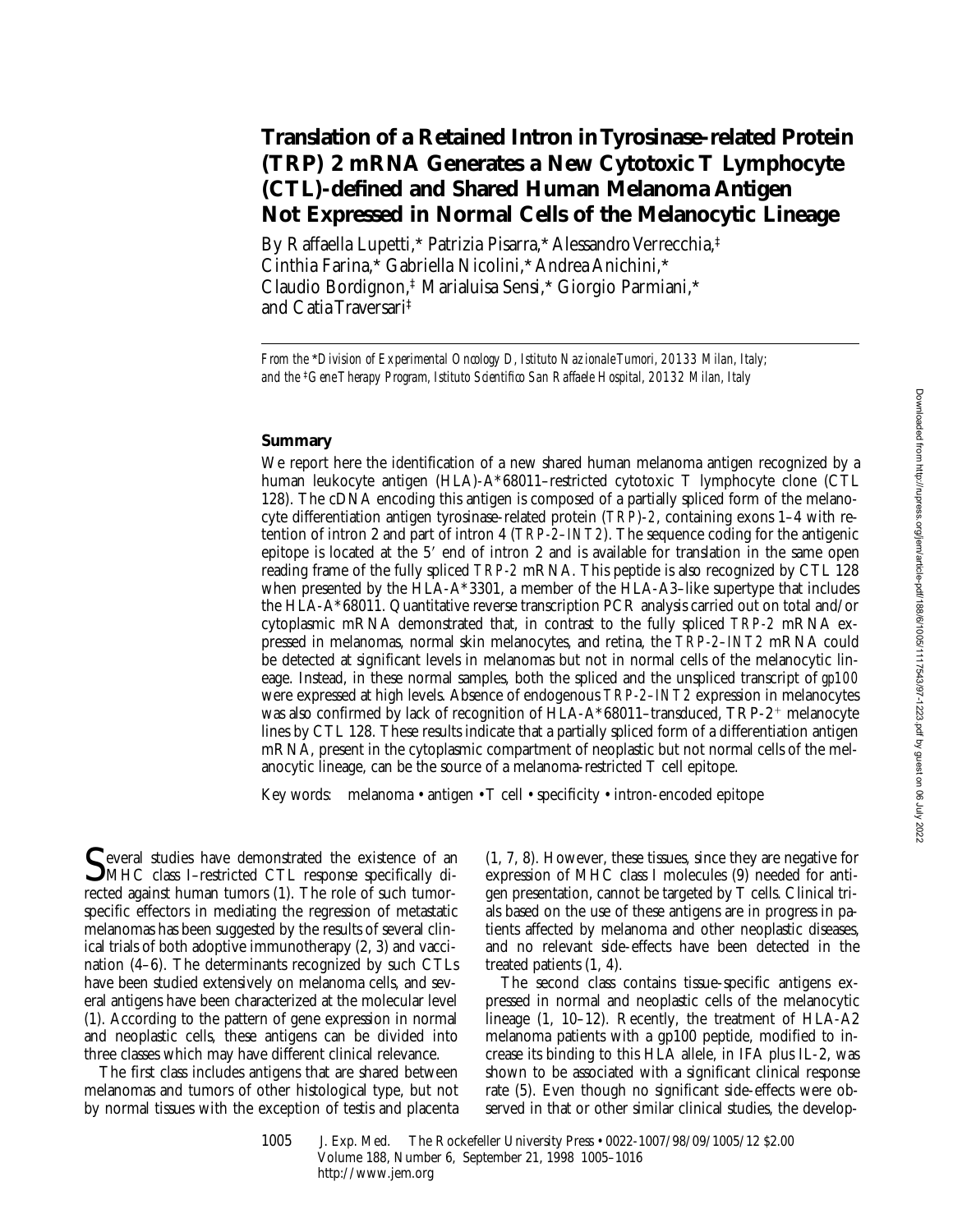ment of cross-reacting responses against normal tissues (i.e., skin melanocytes and pigmented retinal cells) must be carefully considered when self-differentiation antigens are used as vaccines (13).

The third class includes antigens expressed only by the tumor cells from which they have been isolated (1), since these antigenic epitopes are usually generated by a point mutation occurring in otherwise ubiquitously expressed proteins. The lack of natural tolerance against these antigens may allow the induction of a strong immune response, while avoiding the development of potential autoimmune reactions. However, until a panel of widely shared mutations has been discovered, the clinical application of such antigens is limited to the treatment of those few patients whose tumor carries the given mutation.

The existence of a fourth set of tumor antigens has been recently suggested based on the pattern of reactivity of a panel of CTL clones able to recognize the autologous and HLA-matched allogeneic melanomas, but not melanocytes or other targets of different histological origin (14). Here we report the characterization of a melanoma antigen belonging to this group and found to be encoded by a retained intron in a partially spliced transcript of the tyrosinerelated protein 2  $(TRP-2)^1$  differentiation antigen.

The features of this new shared melanoma-specific antigen may allow the development of safer and more efficacious immunotherapy trials.

#### **Materials and Methods**

*Cell Lines.* The melanoma cell line Me18732 was established from a metastatic lesion obtained from a surgical specimen of patient 18732, admitted for surgery to the Istituto Nazionale Tumori (Milan, Italy). PBLs of this patient were typed serologically as HLA-A2/28, -B44/51, -C2/5. The human metastatic (Me17697, Me-2559/1, Me12657, Me17088/1, Me4023) and primary (Me20842) melanoma cell lines, established in our laboratory, the carcinoma lines CALU3, SKBR3, and SKOV3 (American Type Culture Collection, Rockville, MD), and the WEHI-164.13 cells (15) were cultured in 10% FCS/RPMI 1640. The melanoma lines LB33, MZ2-MEL, and SK23-MEL, and the COS-7 cell line were provided by Prof. T. Boon (Ludwig Institute for Cancer Research, Brussels, Belgium) and maintained in 10% FCS/RPMI 1640 (melanomas) or 10% FCS/DMEM (COS-7). Normal human epidermal melanocyte lines (NHEM)-2489, -2311, and -4528 (Clonetics, San Diego, CA), and DL-1 melanocytes, the gift of Dr. M. De Luca (Istituto Dermopatico dell'Immacolata, Rome, Italy), were kept in melanocyte growth medium (MGM-2; Clonetics). The C1R-A\*03301 transfectant, the homozygous EBV-transformed lymphoblastoid cell line (LCL) SCHU (HLA-A\*0301, B\*0702, C7), AMA-1 (HLA-A\*6802, -B\*5301, -C4), and WT-100-bis (HLA-A11, B35, C4) were provided by Dr. Soo Young Yang (Memorial Sloan-Kettering Cancer Center, New York); the EBV-LCL JHAF (HLA-A\*31011, -B51, -C8) and LB (HLA-A\*68011, -B\*40011, -C2/3) were obtained from

American Type Culture Collection. EBV-LCL cells were maintained in 10% FCS/RPMI 1640. CTL 128 (CD3+, CD4-, CD8<sup>+</sup>, TCR  $\alpha\beta$ <sup>+</sup>) was derived and grown as described previously (14). Its lytic activity was tested in a standard chromiumrelease assay (14) in the presence or absence of HLA-specific mAbs.

*Subcloning of the HLA-A*\**68011 Allele.* cDNA obtained from Me18732 total RNA was amplified by PCR using a primer pair suitable for amplification and directional cloning of the HLA-A full-length coding region (gift of Dr. Soo Young Yang). The 1.1-kb PCR product was subcloned into the eukaryotic expression vector pcDNA3 (Invitrogen Corp., Abingdon, Oxon, UK). A plasmid clone (pcDNA3/*A*\**6801*) encoding the HLA-A\*68011 allele was identified by diagnostic restriction mapping and sequencing.

*Construction and Screening of the cDNA Library.*  $Poly(A)^+$  RNA was isolated from Me18732 cells using the FastTrack mRNA extraction kit (Invitrogen Corp.). The library was constructed converting 5  $\mu$ g of poly(A)<sup>+</sup> RNA to cDNA with the SuperScript Choice System kit (GIBCO BRL, Gaithersburg, MD) using an oligo-d $T$  primer containing a NotI site at its  $5'$  end. cDNAs were then ligated to BstXI adapters (Invitrogen Corp.) and digested with NotI. After size fractionation, cDNAs were unidirectionally cloned into the BstXI/NotI site of the mammalian expression vector pcDNA3.1 (Invitrogen Corp.). Recombinant plasmids were electroporated into DH5-a *Escherichia coli* and selected with ampicillin (50  $\mu$ g/ml). The library was divided into 1,300 pools of  $\sim$ 100 cDNA clones. Each pool of bacteria was amplified to saturation, and plasmid DNA was extracted and transfected (100 ng) together with pcDNA3/*A*\**6801* (100 ng) into COS-7 cells by the DEAE-dextran-chloroquine method (16). Using the same technique, in other experiments COS-7 cells were cotransfected with 100 ng of pcDNA3/*A*\**6801* vector and 100 ng of expression vectors encoding one of the following melanoma antigens: Melan-A/MART-1, tyrosinase, gp100, MAGE-1, -2, -3, -4, -12, BAGE-1, -2, GAGE-1, -2, -3, -4, -5, -6 (provided by Dr. P. van der Bruggen, Ludwig Institute for Cancer Research), TRP-1 (provided by Dr. R.S. Wang, National Cancer Institute, National Institutes of Health, Bethesda, MD). Full-length *TRP-2* cDNA was amplified by reverse transcription (RT)-PCR using specific primers located in the 5'-untranslated region (UTR; PRIT-1b, 5'-GGAGAAAAGTACGACAG-3') and at the end of exon 8 (TRP-2L, 5'-ACCCTAGGCTTCTTCTGTGTATCTCTT-3'), cloned into pcDNA3, and sequenced to verify correspondence to the published cDNA sequence (17). Transfected COS-7 cells or stimulating cell lines were tested for their ability to induce TNF release by CTL 128, as described previously (18).

*DNA Sequencing.* Sequencing was performed with an automated DNA sequencer (ABI Prism 377; Perkin-Elmer Corp., Norwalk, CT) using the Dye Terminator Cycle Sequencing Ready Reaction kit (Perkin-Elmer Corp.). The computer search for the sequence homology was done with the program FASTA EMBL-Heidelberg.

*Production of Subfragments of cDNA 131.* Subfragments of cDNA 131 (5'-end 1500,  $5'$ -end 800, 200, and 3' end) were obtained by digestion of the plasmid with HindIII and BstUI and cloned into the pcDNAI plasmid (Invitrogen Corp.). From the  $5'$ -end 1500, the smaller fragments INT2-434, -166, and -107 were generated by PCR amplification. The sense primer  $KS$ -INT2 (5'-GCC-GCCATGTATTCTGTTAGAGATACA-3') was used for amplification of all fragments. This primer generates an ATG start codon (underlined), with the appropriate Kozak consensus sequence, in the same open reading frame (ORF) as *TRP-2*. The antisense primers used for amplification of the INT2-434, -166,

<sup>1</sup>*Abbreviations used in this paper:* LCL, lymphoblastoid cell line; LNGFR, low-affinity nerve growth factor receptor; nt, nucleotide(s); ORF, open reading frame; RT, reverse transcription; TRP, tyrosinase-related protein; UTR, untranslated region.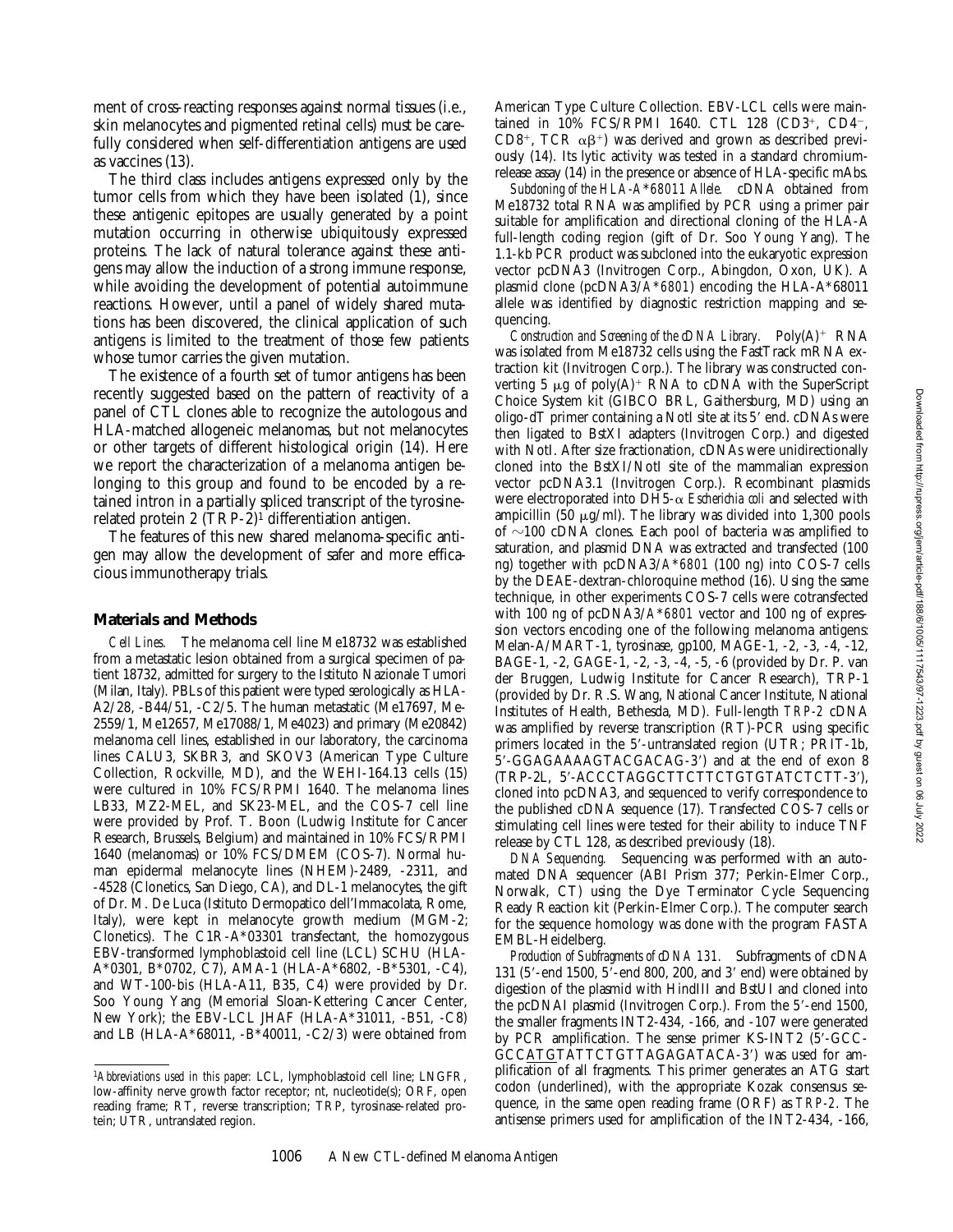and -107 fragments, respectively, were SP6 (5'-ATTTAGGT-GACACTATAG-3') located in the pcDNAI plasmid, INT2-as1 (5'-ATCCGCTCGAGCATGAAATTACTTCCC-3'), and INT2as2 (5'-ATCCGCTCGAGGATAATTCTACGAC-3'), located in intron 2 of *TRP-2*. The antisense primers INT2-as1 and -as2 contained an XhoI restriction site (underlined) for directional cloning.

*Retroviral HLA-A*\**68011 Gene Transfer into Melanocytes.* A retroviral vector encoding the full-length *HLA-A*\**68011* cDNA, under the control of the viral LTR, and the truncated form of the human low-affinity nerve growth factor receptor  $(\Delta L N GFR)$ driven by the SV40 promoter was constructed as described previously (19). An amphotropic packaging cell line was established by infection of the  $GP$ <sup>+</sup>env Am 12 line and immunoselection for  $\Delta L N GFR$  expression by the use of magnetic beads (Dynabeads M-450; Dynal A.S., Oslo, Norway) coated with the LNGFRspecific mAb 20.4 (American Type Culture Collection). Transduction of melanocytes and SK23-MEL was performed by cultivation with retrovirus-containing supernatant in the presence of polybrene (0.8 mg/ml). Three rounds of infection of at least 4 h were performed.

*Separation of Nuclear and Cytoplasmic RNA.* Cells  $(2-3 \times 10^6)$ were harvested, washed with PBS, and then carefully resuspended in 400 ml of buffer A (10 mM Hepes, pH 8.0, 10 mM KCl, 0.1 mM EDTA, 0.1 mM EGTA, 1 mM dithiothreitol). After 10 min of incubation on ice, cytoplasmic membranes were disrupted by the addition of 20  $\mu$ l NP-40 (10%), and the suspension was vigorously vortexed for 10 s and then centrifuged for 30 s at 15,000 rev/min. The supernatant containing the cytoplasmic RNA was transferred to a new tube. The pellet containing the intact nuclei was washed with buffer A to eliminate residual cytoplasmic RNA. Cytoplasmic and nuclear RNAs were purified from the cell fractions using the RNeasy mini kit (QIAGEN Inc., Chatsworth, CA). The absence of contaminating nuclear material (i.e., DNA and nuclear mRNA) in the cytoplasmic compartment was checked with specific primers flanking at least one intron of *MAGE-3* (20) or complementary to intron–exon junctions flanking exon 8 of *p53* (21).

*Expression of TRP-2 and Its Partially Spliced Form TRP-2–INT2.* cDNA corresponding to 150 ng of total RNA from melanoma lines and fresh samples (tumors, skin, and retina) was amplified by PCR in 25  $\mu$ l of water containing 200  $\mu$ M of each dNTP, 0.6  $\mu$ M of each primer, 1× PCR buffer, 1 U of Taq-Gold (all reagents from Perkin-Elmer Corp.). *TRP-2* cDNA was amplified using the sense primer  $PR3$  located in exon 2 (5'-TTC-GGCAGAACATCCATTCC-3') and the TRP-2L antisense primer, originating an amplicon of 1186 bp. *TRP-2–INT2* was amplified using the sense primer PRIT-1b and the antisense primer INT2-1260 (5'-ACCTCACCAACTCACATCTT-3'), located in the 5'-UTR and in intron 2, respectively, and giving an amplification product of 977 bp. PCR amplification was performed for 30 cycles: 1 min at  $94^{\circ}$ C, 1 min at  $55^{\circ}$ C ( $58^{\circ}$ C for *TRP-2*), and 1 min at 72°C. Primer positions were chosen in order to avoid contamination from genomic DNA. *Glyceraldehyde-3-phosphate-dehydrogenase* (*GAPDH*) cDNA was amplified with specific primers (22).

*Evaluation of Primer Pair Sensitivity.* Plasmids containing *TRP-2–INT2*, *TRP-2*, and  $gp100$  cDNAs were suspended to 10 pg/ $\mu$ l, a concentration equivalent to 1,026,119, 1,193,338, and 1,251,907 molecules/ $\mu$ l, respectively, serially twofold diluted, and amplified by PCR under the conditions described above. To mimic the target complexity of "true" cDNA sample, cDNA corresponding to 50 ng of total RNA from the carcinoma line SKBR3, negative

for expression of *TRP-2, TRP-2–INT2*, and *gp100*, was added. *TRP-2* was amplified with primers PR3 and TRP-2L. For *TRP-2–INT2*, in addition to PRIT-1b and INT2-1260, we also tested the sense primer PR15 (5'-AATTGGCAGTTCCAGTGTCC- $3'$ ), located in intron 2, and the antisense primer PR16 ( $5'$ -AT-TGCAGGTACAGGAGCCAT-3'), located in intron 4, giving an amplicon of 906 bp. To amplify *gp100*, a previously described primer pair giving an amplicon of 361 bp was used (23). After an initial incubation at  $94^{\circ}$ C for 10 min and a final incubation at  $72^{\circ}$ C for 7 min, temperature cycling was conducted, with minor modifications, according to the original stepdown PCR parameters (24). Cycling was repeated 37 times, divided into 6 groups, with a denaturation of 20 s at  $94^{\circ}$ C and an elongation of 1 min 15 s at  $72^{\circ}$ C. The six groups consisted of three, six, six, six, nine, and seven cycles. Annealing temperatures lasted 40 s and decreased by  $3^{\circ}$ C from one group of cycles to the next, starting at 64 $^{\circ}$ C in the first three cycles,  $61^{\circ}$ C in the following six, etc., and ending with  $50^{\circ}$ C in the last seven cycles. For  $gp100$ , extension time at  $72^{\circ}$ C lasted for 1 min in all cycles. Amplification products were size fractionated on agarose gels in the presence of ethidium bromide, digitally acquired under UV transillumination (Eagle Eye II, Still Video System; Stratagene Inc., La Jolla, CA), and analyzed densitometrically (ImageQuant version 3.3 software; Molecular Dynamics, Sunnyvale, CA). For each primer pair, the OD of gel bands (expressed in arbitrary units on a linear scale) was plotted against the initial concentration (expressed in picograms per microliter on a logarithmic scale) of target plasmid present in the sample. The minimum concentration of target plasmid detectable by each primer pair was indicated by the lowest point in the linear amplification range of the curve. The mean of this value, evaluated in three experiments and expressed as number of molecules, was considered as the sensitivity of each primer pair.

*Quantitative RT-PCR Analysis.* cDNA samples prepared from total or cytoplasmic RNA of Me18732 were used as a reference, i.e., a sample whose level of expression of a given transcript is arbitrarily defined as 100%. *GAPDH* expression was used to normalize experimental results. The linear amplification range of *GAPDH*, *TRP-2*, *gp100*, *TRP-2–INT2*, and *gp100-in4* was determined experimentally for the reference Me18732 cDNAs, starting from  $2 \mu l$  cDNA, a volume corresponding to 100 ng total RNA. For each primer pair, the appropriate number of cycles to attain exponential amplification was found for a certain range of dilutions, varying the number of the final cycles of the stepdown PCR, performed as described above. The total number of cycles for *GAPDH* was 22 (groups of 3, 6, 6, and 7 cycles), and for *gp100*, *TRP-2–INT2*, *TRP-2*, and *gp100-in4* was 30, 33, 35, and 40, respectively, according to groups of 3, 6, 6, 6, 9 plus *n* cycles. *TRP-2* was amplified by primer pair PR3 plus TRP-2L; *TRP-2–INT2* by PR15 plus PR16; and *gp100*, *gp100-in4*, and *GAPDH* by a pair of published primers (10, 22, 23). Linear regression analysis of experimental OD values allowed construction of standard curves for Me18732. Serial dilutions of cDNAs from all samples to be quantified were analyzed in these cycling conditions. Their OD values were compared with the appropriate standard curve always included in each PCR run, and normalized to the expression level of the *GAPDH* gene.

The lowest point in the linear amplification range of the calibration curve of a given primer pair, corresponding to a dilution expressed as a percentage of the first dilution of Me18732 cDNA, arbitrarily taken as 100%, was considered the minimum sensitivity threshold for that primer pair. The absence of a detectable amplification product, or OD values falling below this threshold, were reported as less than this threshold value. For primer pair PR3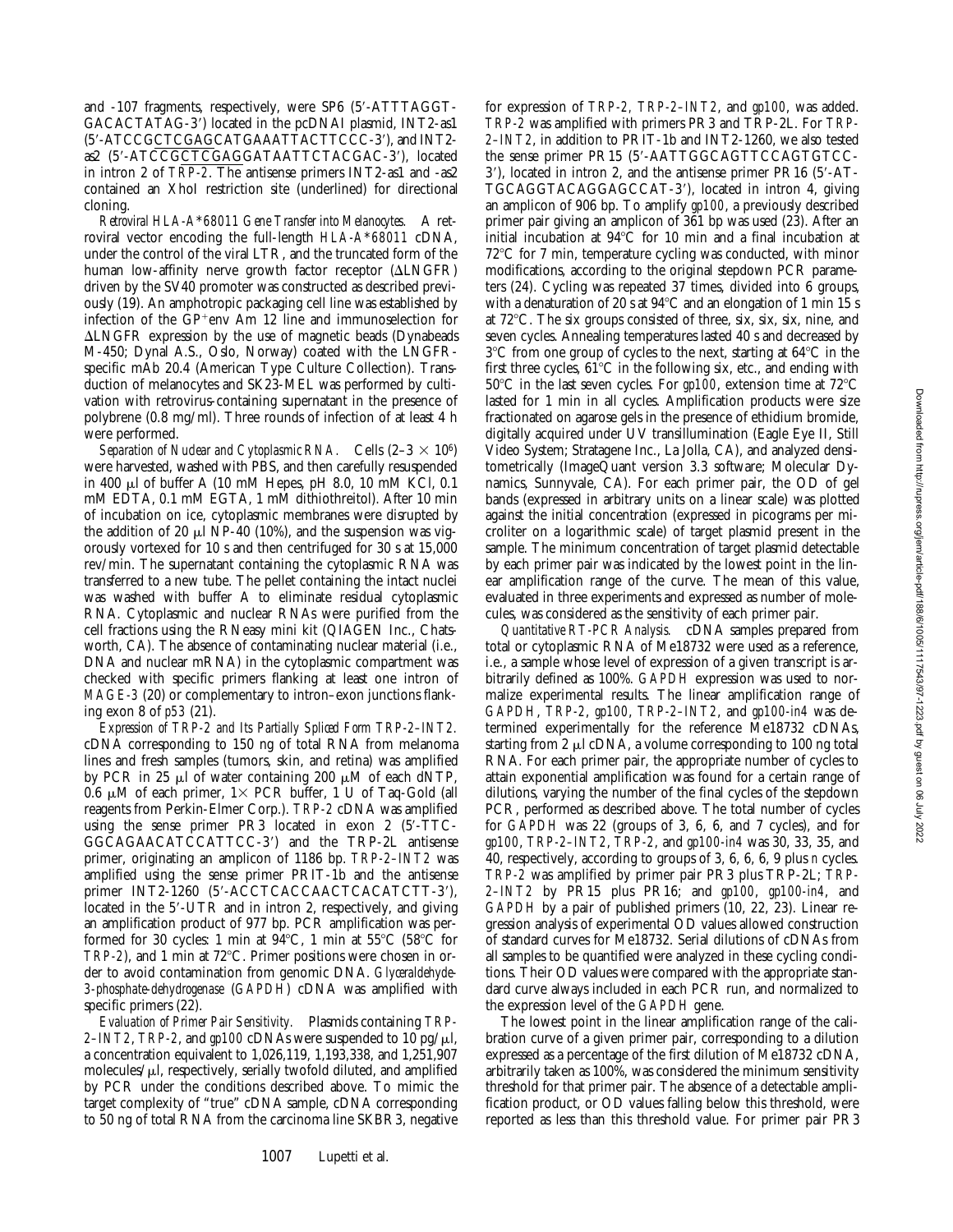plus TRP-2L (*TRP-2*) the threshold was 0.01%, and for PR15 plus PR16 (*TRP-2–INT2*) 0.1%. To quantify the level of *TRP-2–INT2* expression in fresh specimens (skin and retina samples) in which the proportion of melanocytic cells is unknown and variable, the method described was modified as follows. The same cDNA dilutions from Me18732 total RNA were amplified using 31 (for *TRP-2*) and 33 (for *TRP-2–INT2*) cycles of stepdown PCR; after densitometric analysis, the OD results were expressed in arbitrary units. cDNA dilutions of skin and retina samples were amplified with *TRP-2* primers for *n* number of cycles (ranging from 40 to 45) in order to obtain, after amplification, an OD of the gel band within the range covered by the Me18732 cDNA. For *TRP-2–INT2*, the same quantities of starting material were amplified for *n* plus at least 2 cycles to reflect the difference in the number of cycles (31–33) needed to detect *TRP-2* and *TRP-2–INT2*, respectively, in the reference melanoma.

*Peptides and CTL Assays.* The *TRP-2–INT2* sequence was analyzed at a Web site of the National Institutes of Health (http: //bimas.dcrt.nih.gov:80/molbio/hla\_bind/) for the presence of potential HLA-A\*68011–binding peptides. Lyophilized peptides, 90% pure as indicated by analytical HPLC, were purchased from Primm Srl (Milan, Italy), dissolved at 10 mM concentration in DMSO, and stored at  $-80^{\circ}$ C. Various concentrations of the peptides were added to 51Cr-labeled target cells. After 1 h of incubation at room temperature, CTL 128 was added at an E/T ratio of 20:1. Lysis was measured 4 h later. Alternatively, stimulator cells were incubated for 1 h at room temperature with a fixed concentration of peptides; after extensive washing, CTL 128 was added, and the TNF release was evaluated 18–20 h later on WEHI-164.13 cells.

#### **Results**

*Identification of HLA-A*\**68011 as Restriction Element for CTL 128.* Melanoma cell line Me18732 was established from a metastatic lesion of patient 18732. Lymphocytes of the patient were typed as HLA-A2 and HLA-A28 by serological methods and then as HLA-A\*0201 and HLA- $A*68011$  (hereafter referred to as HLA- $A*6801$ ) by sequence-specific oligonucleotide probe (SSOP) subtyping (25). HLA-restricted antitumor CTL clones were obtained from mixed lymphocyte tumor culture, as described (14). In particular, CTL clone 128 recognized the autologous tumor, and its lytic activity was inhibited by an mAb recognizing HLA-A2 and -A28, but not by an anti–HLA-A2 and -A69 mAb, indicating that HLA-A28 (A\*6801) was the restricting molecule for CTL 128 (data not shown).

*Antigen Specificity of CTL 128.* To evaluate the frequency of expression of the antigen recognized by CTL 128, a panel of HLA-A\*6801 tumor lines was tested in a CTL stimulation assay. Five out of eight melanoma cell lines induced TNF release by CTL 128 (Fig. 1). However, no reactivity was observed with three HLA-A\*6801 carcinoma lines of different histological origin (Fig. 1). The pattern of reactivity displayed by CTL 128 towards the melanoma lines tested did not correlate with expression of previously described melanoma antigens in these cell lines, as assessed by RT-PCR (data not shown). This was confirmed by the lack of TNF release by CTL 128 in the presence of COS-7 cells cotransfected with plasmid pcDNA3/*A*\**6801*, toHLA-A\*6801+ stimulators



**Figure 1.** Recognition by CTL 128 of HLA-A\*6801<sup>+</sup> melanoma and carcinoma cell lines.  $1.5 \times 10^3$  CTLs were added to  $2.5 \times 10^4$  stimulator cells, and the TNF content of the supernatant was tested 20 h later on WEHI-164.13 cells.

gether with most of the cDNAs known to encode shared melanoma antigens (see Materials and Methods; data not shown). These results suggested that CTL 128 recognized a new antigen shared by a number of melanomas.

*Cloning of a cDNA Encoding the Melanoma Antigen Recognized by CTL 128.* A cDNA library was constructed in expression vector pcDNA3.1 with  $poly(A)^+$  RNA extracted from Me18732 cells. Plasmid DNA from pools of 100 recombinant clones was cotransfected into COS-7 cells together with plasmid pcDNA3/*A*\**6801*. The DNA of one pool induced the production of a high level of TNF by CTL 128 (data not shown). By subcloning the bacteria of this pool, we obtained several clones that were able to transfer expression of the antigen. The results obtained with one of these clones, cDNA 131, are shown in Fig. 2. Recognition of the antigen was independent of the high, artificial expression level achieved in COS-7 cells. Indeed, an HLA-A $*6801$ <sup>+</sup> melanoma cell line that was not recog-



**Figure 2.** Stimulation of CTL 128 by COS-7 cells transfected with cDNA 131 and *HLA-A*\**6801* cDNA. COS-7 cells were transfected with *HLA-A*\**6801* and with cDNA 131. The production of TNF by CTL 128 was measured after 24 h of coculture with the transfected cells, using the TNF-sensitive cell line WEHI-164.13. As control, COS-7 cells were transfected with cDNA 131 or *HLA-A*\**6801* alone.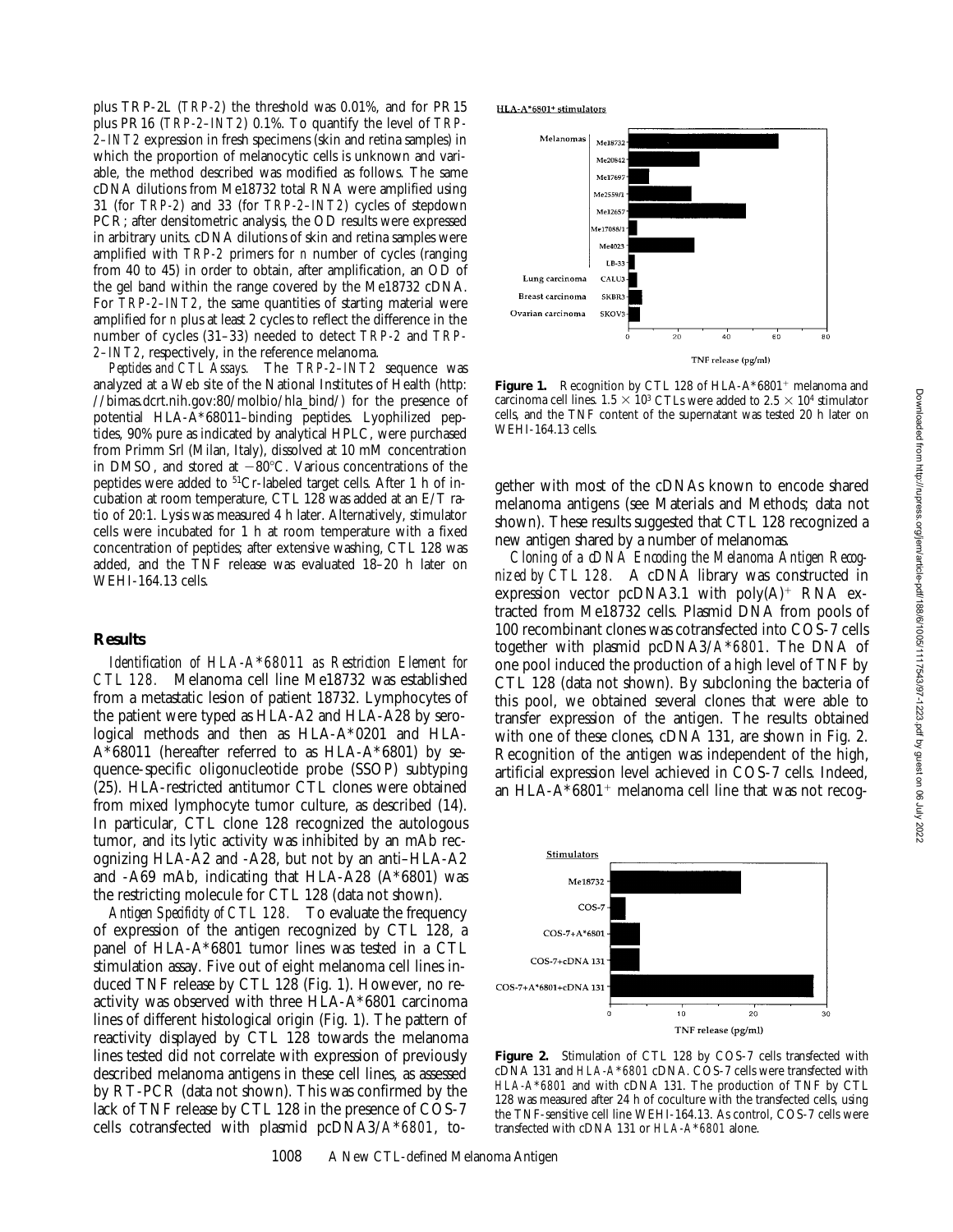nized by CTL 128 acquired, when transfected with cDNA 131, the ability to induce TNF release, and became sensitive to lysis by CTL 128 (data not shown). The sequence of the cDNA 131 proved to be 3535 bp long (Fig. 3), with nucleotides (nt) 1–994 and 3081–3347 identical to two noncontiguous regions of *TRP-2* cDNA (17), which has been recently identified as a melanoma antigen of the melanocyte lineage (12). The first region contained exon 1, whose 5'-UTR lacked the first 15 bases, and exon 2, whereas the second region encompassed exons 3 and 4, of the *TRP-2* gene, respectively. The sequences between nt 995 and 3080 and that downstream of nt 3347 showed no significant homology with any sequence recorded in the databanks, and were likely to be retained intron sequences. Indeed, a stretch of 10 amino acids flanking the exonic portions matched the described sequences at exon–intron junctions of the *TRP-2* gene (26). The length of sequence

| AGCTAAGGAGGGAGGGAGAGGGTTTAGAAA TACCAGCATAATAAGTAGTATGACTGGGTG CTCTGTAAATTAACTCAATTAGACAAAGCC                        | 90   |
|---------------------------------------------------------------------------------------------------------------------|------|
| TGACTTAACGGGGGAAGATGGTGAGAAGCG CTACCCTCATTAAATTTGGTTGTTAGAGGC GCTTCTAAGGAAATTAAGTCTGTTAGTTGT                        | 180  |
| TTGAATCACATAAAATTGTGTGTGCACGTT CATGTACACATGTGCACACATGTAACCTCT GTGATTCTTGTGGGTATTTTTTAAGAAGA                         | 270  |
| <b>PRITIN</b>                                                                                                       | 360  |
| AAAGTAAGAGAGAGAGAGAGCTCTCCCAAT TATAAAGCCATGAGCCCCCTTTGGTGGGG TTTCTGCTCAGTTGCTTGGGCTGCAAAATC                         | 450  |
| CTGCCAGGAGCCCAGGGTCAGTTCCCCCGA GTCTGCATGACGGTGGACAGCCTAGTGAAC AAGGAGTGCTGCCCACGCCTGGGTGCAGAG                        | 540  |
| TCGGCCAATGTCTGTGGCTCTCAGCAAGGC CGGGGGCAGTGCACAGAGGTGCGAGCCGAC ACAAGGCCCTGGAGTGGTCCCTACATCCTA                        | 630  |
| CGAAACCAGGATGACCGTGAGCTGTGGCCA AGAAAATTCTTCCACCGGACCTGCAAGTGC ACAGGAAACTTTGCCGGCTATAATTGTGGA                        | 720  |
| GACTGCAAGTTTGGCTGGACCGGTCCCAAC TGCGAGCGGAAGAAACCACCAGTGATTCGG CAGAACATCCATTCCTTGAGTCCTCAGGAA<br><b>PR3</b>          | 810  |
| AGAGAGCAGTTCTTGGGCGCCTTAGATCTC GCGAAGAAGAGAGTACACCCCGACTACGTG ATCACCACACACACACTGGGTGGGCCTGCTT                       | 900  |
| GGGCCCAATGGAACCCAGCCGCAGTTTGCCA ACTGCAGTGTTTATGATTTTTTTGTGTGGC TCCATTATTATTCTGTTAGAGATACATTA                        | 990  |
| KS-INT <sub>2</sub><br>ī,<br>т<br>s.<br>$\mathbf{c}$<br>$\mathbf{K}$<br>R                                           |      |
| TTAGgtgggttttttccttggctgaaggtat attattacaggtttgtgattgggttgaggg tatggcagtgggaagtaatttcatgcaag<br><b>INT2-as1</b>     | 1080 |
| I K<br>$\mathbf{R}$<br>ttaattaagagagcaaccacaaggcagcctt aggtttatgaaagtcgtagaattatcaaat accgcctggagttagaaggaagcagtttc | 1170 |
| $INT2-382$<br>tteetgtgeattggatgeagacaetttaaat gtteteteetetaeegtatgttettggtte aaagtgtaaaettttetetgtgaagetgt          | 1260 |
| taatcatcaaagatgtgagttggtgaggtgg aggcgaattccttttgatttcagaagaaaa tatttgcgaatctggccatqgaaqccctc                        | 1350 |
| INT2-1260<br>tctgaccttttctccaaattagaggaattaa ctgaacatgtgctaaggcacatgaagcttc tttgtgcggaattagagtgctcatgttgg           | 1440 |
| gagtgggcatettgttaaaeteaeaggatag ateaaetttggatggattttagaeagteta teaeatgatagaettteagataateattt                        | 1530 |
| atggtactcctgcatggtccggaatecccag gtttcttggagctttattgtcaaqqaaaaq tacaaqcttaqccacaqcaatqtaqaqtt                        | 1620 |
| tetgetgettagetetttgeaacacagteat gttggatgettgagaaattggtgaeetgee ettecaagtettaaaaattgggggetggg                        | 1710 |
| taggacttggaatgagggggttgtctgttac aaacttcatgtatcaagtaggttcagcttt gtccttatttttcagtcaaaggaaagcca                        | 1800 |
| tagacaccaatgtattccaggagggcttgac tccatcctagattcttcccatagcagttct tgaatgcatggctgcacgtgcacctctcc                        | 1890 |
| ccatttttggggtccttcattggggtcagga tgaatgaagacatcaagctcactttgaaga qcaagattctgatttggacaggttcatcc                        | 1980 |
| ttctgctcatcacttgttccccttcaattga taccctctcqttqttqqqttctqaqaattt qaaaccttgctctqaattgaacatgaaaa                        | 2070 |
| aqqqccqtqtaqccaacatcaqqqacaqcaq tqcttttctcaqtqtqaqtcttttaaaact tqccttacaqqtaaqcatctqtctqtctt                        | 2160 |
| tatogatagataaggaggotottttggotat aaaootttatagttttootgttatoaotot gaggaattattgotttatgagagagtact                        | 2250 |
| ctctcaagaggaaaagaaagtcctagtttct ggtcatagctacgaattaaatttatattca cgtctgttcagctctctgaagttgttata                        | 2340 |
| ggtattttggacaagaactaaagttagctaa agttcccacataaccatcaaagctgttatg aaaaagggaagaaggatggaccaggcagt                        | 2430 |
| aaggaggtcattaaatcgtccagagcttttc actaa <u>aattgg</u> cagttccagtgtccagcct aaatggcttgaatgtatttttctctcttc               | 2520 |
| <b>PR15s</b><br>tggtctcagcgaacatgcttgtcagctagta gttataacagattgatgggtgaggcaaaat acgcgaaagttctttttggttacataaat        | 2610 |
| actgcattaggactaagtgcagttgaagtta caatattattaattaatecctcccttttaa atttatatetttgtgaagcataggttagc                        | 2700 |
| aaatgootttaaaaaatatatttootttagg tottaatgatotattottttggatagtota tttoaootgaatggattgttgottacaaa                        | 2790 |
| ttaaatatgtatcaggggctcccaatcctga aagtcacctgaatttcctggatctctgcta gaaatcaaccttttaagagataaaggagg                        | 2880 |
| gtttatcctaaaagtactagttacttctgaa attcatgtcattactattgcttttggagat ataaataacaacaaaacttttttttctta                        | 2970 |
| ctactataaaacatcatggacttattggctc tataqatacagcccaqqtaaqatttaacat titaaaaaattctattctgtcatctcaa                         | 3060 |
| tatgtttcccaattgtttcagGACCAGGACG CCCCTACAGGGCCATAGATTTCTCACATCA AGGACCTGCATTTGTTACCTGGCACCGGT                        | 3150 |
| ACCATTTGTTGTCTGCAAAGAGATCTCCA GCGACTCATTGGCAATGAGTCTTTTGCTTT GCCCTACTGGAACTTTGCCACTGGGAGGA                          | 3240 |
| ACGAGTGTGATGTGTGTACAGACCAGCTGTT TGGGGCAGCGAGACCAGACGATCCGACTCT GATTAGTCGGAACTCAAGATTCTCCAGCT                        | 3330 |
| GGGAAACTGTCTGTGATAGgtaatggctcct gtacctgcaatggcatccagagattgtctt ttctgatgtctgagacatggaggagaagt                        | 3420 |
| <b>PR16</b><br>cactttatagtgctgtttcttatgcatgtgg tgtcctatttacatgtttctaaaaacagtt ttcctctgggaggtgggatttcaaaaatt         | 3510 |
| <b>CAAAGCECEFTAAFF</b>                                                                                              | 3525 |
|                                                                                                                     |      |

**Figure 3.** Sequence of cDNA 131. The ATG start codon of the *TRP-2* cDNA, and the first stop codon (TAG) in the same ORF, are doubly underlined. Exonic and intronic sequences are uppercase and lowercase, respectively. Positions of the primers used in the study for amplification of *TRP-2–INT2* are indicated by horizontal arrows. The nucleotide sequence coding for the antigenic peptide (**bold**) recognized by CTL 128 is translated in the corresponding amino acid sequence using the single letter amino acid code. The nucleotide sequence is available under GenBank accession no. AJ000503.

995–3080 (2086 nt) was comparable with intron 2 of *TRP-2*, as deduced from the published genomic map, and the sequence downstream of nt 3347 of cDNA 131 presented a  $5'$  donor splice site sequence identical to that of intron 4 of *TRP-2* (26). Since it lacks the 3' acceptor splice site sequence and its length is considerably shorter than that estimated from the published genomic map, we concluded that this was the sequence of intron 4 of *TRP-2*, truncated at nt 176. Sequencing of intron 4, amplified by PCR from genomic DNA of Me18732, revealed the presence of a polyadenine stretch of 10 nt, starting from nt 177 (data not shown). This finding supports the hypothesis of a fortuitous priming of this sequence by the oligo-dT used for construction of the cDNA library. Thus, cDNA 131 appeared to be composed of a partially spliced form of the melanocyte differentiation antigen *TRP-2*, containing exons 1–4 with retention of intron 2 and the initial portion of intron 4.

*Identification of the Sequence Encoding the Peptide Recognized* by CTL 128. Three subfragments of  $\sim$ 1.5, 0.2, and 2 kb, respectively  $(5'$ -end 1500, 200, and  $3'$  end; Fig. 4), were obtained by digesting cDNA 131 with HindIII, then cloned into pcDNAI vector and transfected into COS-7 cells along with pcDNA3/*A*\**6801*. At this step, the presence in the 200 and 3'-end fragments of start codons regulating their translation was not investigated. The level of TNF released by CTL 128 in the presence of COS-7 cells transfected with the 5'-end 1500 fragment was comparable to that stimulated by cDNA 131 (Fig. 4), indicating that the antigenic peptide was encoded within this region. Since CTL 128 was not stimulated by COS-7 cells cotransfected with both the fully spliced *TRP-2* cDNA and *HLA-A*\**6801* (Fig. 4), we hypothesized that the sequence coding for the antigen recognized by CTL 128 could be entirely or partially located in the intronic portion of the *TRP-2* gene present in cDNA 131. This notion received support by the lack of recognition of COS-7 cells transfected with the 5'end 800 cDNA fragment (Fig. 4), derived by truncation of the 5'-end 1500 fragment at a BstUI site and comprising exon 1 and half of exon 2. The intronic localization of the sequence encoding the antigenic peptide was confirmed by the ability of a PCR-amplified fragment encompassing the first 434 bp of intron 2 (INT2-434; see Materials and Methods) to convey expression of the antigen (Fig. 4). A sequence that coded for a decapeptide (EVISCKLIKR; Fig. 3) that possessed anchor residues (positions 2, 9, and 10) corresponding to the HLA-A\*6801 peptide-binding motif (27) was present in the same ORF of the previous exons.

The sense primer KS-INT2 (which generates an ATG start site with the appropriate Kozak consensus sequence) and the reverse primer INT2-as1 or INT2-as2 (Fig. 3) were used to generate fragments including (INT2-166) or not (INT2-107) the entire putative peptide-encoding sequence. Only fragment INT2-166 was able to stimulate TNF release by CTL 128 (Fig. 4). Both 10- and 9-mer peptides, EVISCKLIKR and EVISCKLIK, were then synthesized and incubated with the HLA-A\*6801 homozygous LCL line LB. The decapeptide was able to sensitize LB cells to lysis by CTL 128, with half-maximum lysis ob-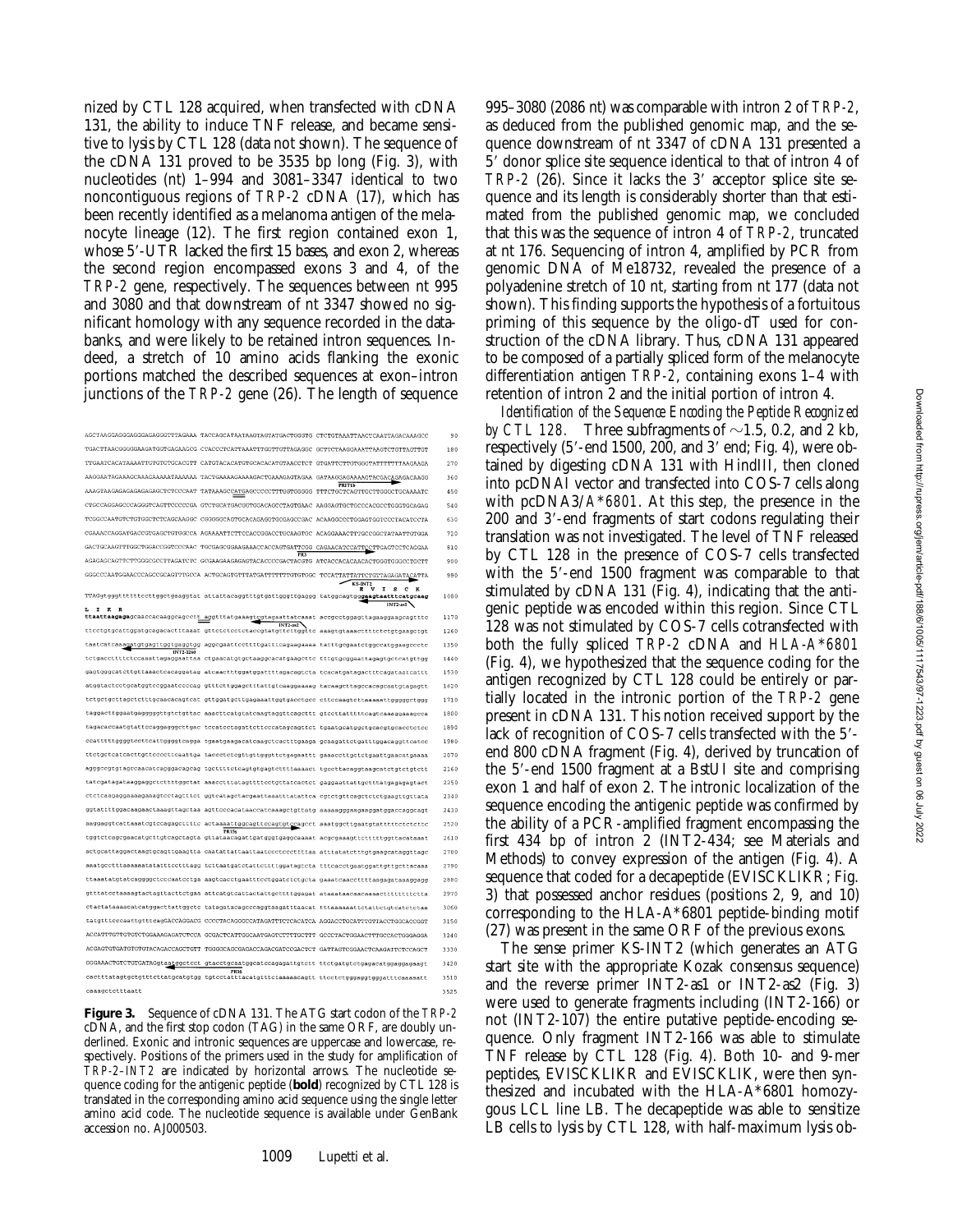

**Figure 4.** Identification of the sequence coding for the antigenic peptide recognized by CTL 128. *Top left*, Exon–intron organization of cDNA 131. Exons (*black boxes*) and introns (*white boxes*) are indicated; the horizontal line at the extremities represents pcDNA3.1 vector; the numbering of the sequence is relative to the 5' end of cDNA 131. Subfragments derived from cDNA 131 and PCR products, shown below cDNA 131, were cloned into expression vectors and transfected into COS-7 cells with the *HLA-A*\**6801* cDNA, and those recognized by CTL 128 (*striped boxes*) are indicated. The peptide-encoding sequences present in the PCR fragments INT2-166 and INT2-107 are shown (*bottom left*). The spliced

full-length form of *TRP-2* cDNA was obtained by PCR as described (see Materials and Methods). TNF release by CTL 128 was evaluated on WEHI-164.13 cells (*right*). *Striped bars*, Recognition of cDNA 131 and its subfragments.

tained at a concentration of  $\sim$ 100 pM, whereas the nonapeptide had a very low efficiency (Fig. 5). A control peptide, WTGPNCERKK, derived from exon 2 of the fully spliced *TRP-2* gene (17) able to bind to HLA-A\*6801, was not recognized (data not shown). Given the localization of the antigenic epitope within intron 2 of *TRP-2*, the antigen was named TRP-2–INT2 and the epitope TRP- $2$ –INT $2_{222-231}$ .

To exclude the possibility that  $TRP-2-INT2_{222-231}$  may have been generated by a mutation that occurred in the tumor, a 2152-bp fragment spanning the entire intron 2 (nt 995–3080 in cDNA 131) was amplified by PCR from genomic DNA of CTL 128 and from a different melanoma, MZ2-MEL. The PCR products were cloned, sequenced, and transfected together with pcDNA3/*A*\**6801* into COS-7 cells. All clones had the expected sequences and were able to transfer expression of the antigen (data not shown).

*Presentation of the Antigenic Peptide by Alleles of the HLA-A3–like Supertype.* HLA-A\*6801, along with A3, A11, A31, and A\*3301, belongs to an A3-like supertype of HLA-A alleles with similar peptide-binding characteristics (28). To investigate whether the TRP-2– $INT2_{222-231}$  peptide can be



**Figure 5.** Lysis by CTL 128 of HLA-A\*6801 cells pulsed with the synthetic peptide EVISCK-<br>LIKR (TRP-2-INT2<sub>222-231</sub>). LIKR (TRP-2–INT2<sub>222-231</sub>).<br><sup>51</sup>Cr-labeled HLA-A\*6801 LCL line LB was pulsed for 2 h at room temperature with the synthetic peptides EVISCKLIKR (*filled circles*) and EVISCKLIK (*open circles*) and incubated with CTL 128 at an E/T ratio of 20:1, at the concentration indicated. 51Cr release was measured after 4 h of coincubation.

presented to CTL 128 by HLA alleles of the A3-like supertype, EBV LCL cells expressing such alleles were used as targets for CTL 128 after pulsing with the peptide. Among the A3-like supertype alleles, only A\*3301 was able to present  $TRP-2-INT2_{222-231}$  peptide with the same efficiency as A\*6801 (Fig. 6).

*Expression of the Sequence Encoding TRP-2–INT2 in Tumors and Normal Tissues.* Expression of transcripts retaining intron 2 was analyzed by RT-PCR with the PRIT-1b plus INT2-1260 primer pair. The completely spliced *TRP-2* messenger was detected with the PR3 plus TRP-2L primer pair. Among the tumors tested, only melanomas proved positive for *TRP-2* and *TRP-2*–*INT2* expression (Table 1), whereas 17 carcinomas (4 ovary, 4 breast, 4 lung, 2 pancreas, and 3 bladder) were negative (data not shown). 84% (16 out of 19) and 68% (13 out of 19) of melanoma cell lines analyzed expressed *TRP-2* and *TRP-2–INT2*, respectively. In fresh melanoma samples, the normal form of *TRP-2* was expressed in 69% (9 out of 13) of the analyzed samples and *TRP-2–INT2* in 54% (7 out of 13; Table 1). Expression of *TRP-2–INT2* in the absence of *TRP-2* was never observed. This result is in agreement with the notion that TRP-2 is a melanocytic differentiation antigen (12) and that the same promoter drives the synthesis of a common messenger from which both antigens arise. Normal tissues in which *TRP-2* is known to be present were analyzed for *TRP-2–INT2* expression. 4 melanocyte cell lines, 13 skin samples, and 1 retina tested were all negative in the RT-PCR assay (Table 1).

*Quantitative RT-PCR Analysis for TRP-2–INT2 Expression.* To quantitate levels of expression of *TRP-2* and *TRP-2–INT2* in both neoplastic and normal cells, primer pair sensitivity (i.e., the minimum number of target molecules detectable) as well as amplification efficiency had to be comparable. As detailed in Materials and Methods, seri-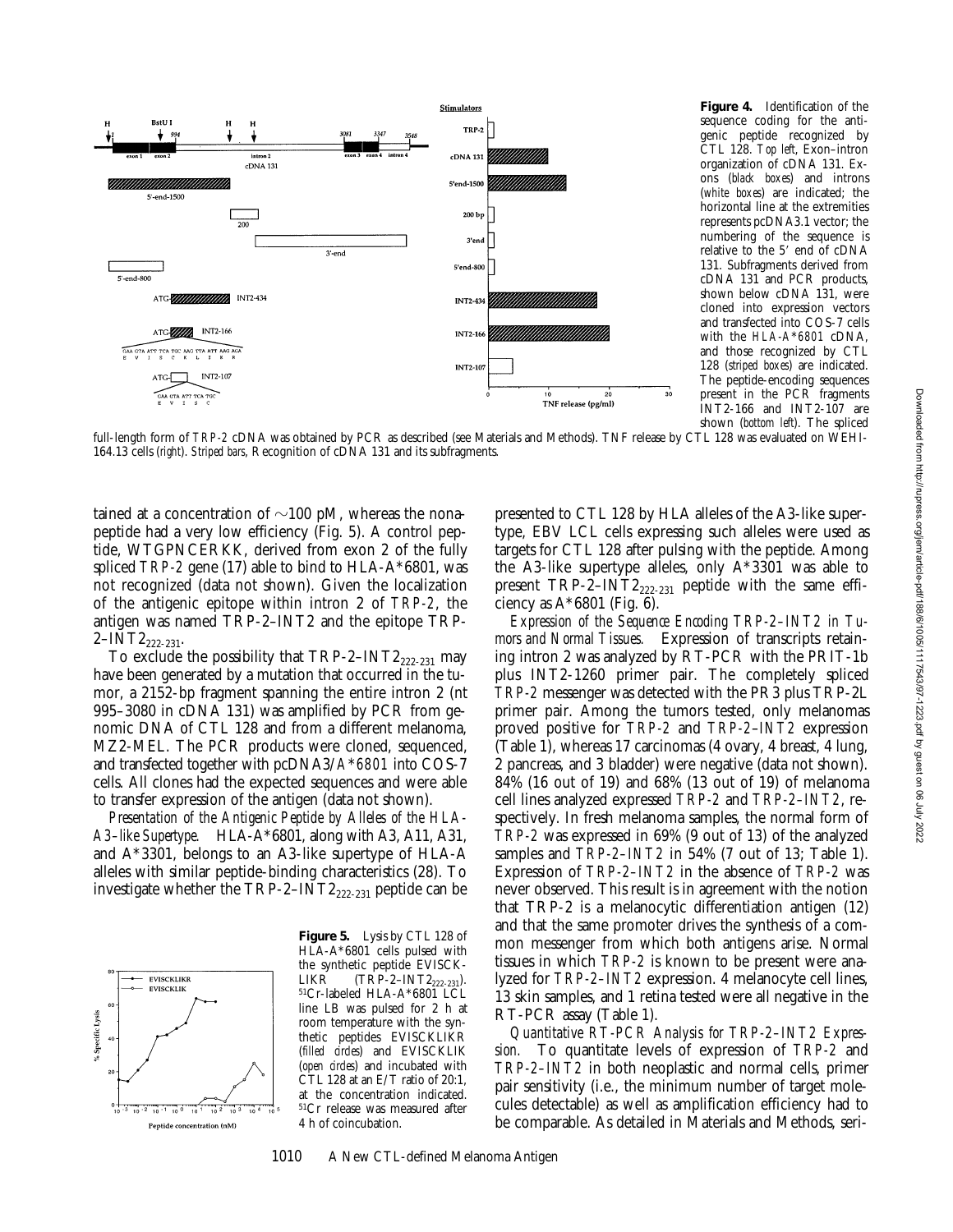

ally diluted plasmids containing *TRP-2, TRP-2–INT2*, and *gp100* cDNA were amplified for 37 cycles with specific primers. After densitometric analysis, the sensitivity of the PR3 plus TRP-2L primer pair was determined in the order of 34 molecules for *TRP-2*, whereas 19 was the lowest number of molecules of *gp100* detectable with the previously described primers (23). For *TRP-2–INT2*, the primer pair PR15 plus PR16, which displays an even higher sensitivity (four molecules), was chosen for this analysis. All primer pairs showed a nearly identical amplification efficiency, as indicated by parallelism of regression lines in the linear amplification range of the curves (data not shown).

Therefore, levels of expression of *TRP-2* and *TRP-2–INT2* in nine melanoma cell lines were determined by quantitative RT-PCR on cDNA derived from total RNA. Me18732 was arbitrarily considered to have 100% expression of these genes and was used as the reference standard (Table 2). All measurements were normalized on *GAPDH* expression to take into account differences in template integrity. Expression of *TRP-2–INT2* in the absence of *TRP-2* was never observed. The six tumor lines that stimulated TNF release by CTL 128 expressed both *TRP-2* and *TRP-2–INT2*. The level of expression of *TRP-2–INT2* mRNA ranged from 6 to 187% of that present in

**Table 1.** *Expression of TRP-2–INT2 and TRP-2 mRNA in Tumors and Normal Tissues*

|                        | No. of samples with antigen                      |             |  |  |
|------------------------|--------------------------------------------------|-------------|--|--|
|                        | expression/no. samples tested*                   |             |  |  |
|                        | $TRP-2-INT2$                                     | TRP-2       |  |  |
| Melanoma cell lines    | $13/19(68\%)^{\ddagger}$                         | 16/19 (84%) |  |  |
| Melanocyte cell lines  | 0/4                                              | 4/4         |  |  |
| Fresh melanoma samples | $7/13$ $(54\%)$ <sup><math>\ddagger</math></sup> | 9/13(69%)   |  |  |
| Skin                   | 0/13                                             | 13/13       |  |  |
| Retina                 | 0/1                                              | 1/1         |  |  |
| Carcinomas             | 0/17                                             | ND          |  |  |

\*cDNA synthesis and PCR were performed as described in Materials and Methods.

‡TRP-2–INT2 expression was detected only in samples positive for TRP-2.

**Figure 6.** Recognition by CTL 128 of the TRP-2-INT2 $_{221-231}$ peptide when presented by HLA alleles of the A3-like supertype. 51Cr-labeled LCL cells were incubated with CTL 128 at an E/T ratio of 20:1, in the presence of peptide TRP-2–INT2<sub>222-231</sub> at different concentrations. <sup>51</sup>Cr release was measured after 4 h of coincubation.

Me18732, and that of *TRP-2* from 5 to 35%. Among the three melanoma lines not recognized by CTL 128, LB33 was below the threshold of sensitivity of the primer pair used for expression of both transcripts, whereas Me17088/1 expressed low levels (0.1%) of *TRP-2* mRNA only; MZ2- MEL\*6801, a melanoma cell line stably transfected with *HLA-A*\**6801*, expressed low levels of both *TRP-2* (0.5%) and *TRP-2–INT2* (0.4%). Since RT-PCR analysis performed on total RNA does not distinguish the cytoplasmic, partially spliced *TRP-2–INT2*, from which the antigenic peptide is generated, from pre–*TRP-2* mRNA of nuclear origin, RNA was extracted from both the nucleus and the cytosol of MZ2–MEL-A\*6801. A strong PCR signal was obtained from nuclear RNA, whereas the *TRP-2–INT2* message in the cytoplasm accounted for 0.2% of that present in the same compartment of Me18732. The absence of TNF release by CTL 128 in the presence of MZ2–MEL-A\*6801 demonstrates that cytoplasmic *TRP-*

**Table 2.** *Quantitative RT-PCR of TRP-2 and TRP-2–INT2 mRNA Expression and Recognition by CTL Clone 128*

| Melanoma cell lines          | Recognition | by CTL 128 TRP-2-INT2* TRP-2* |        |
|------------------------------|-------------|-------------------------------|--------|
| Me18732                      | $^+$        | 100                           | 100    |
| Me12657                      | $^+$        | 187                           | 34     |
| Me20842                      | $^{+}$      | 28                            | 17     |
| Me2559/1                     | $\,+\,$     | 6                             | 5      |
| Me4023                       | $^+$        | 55                            | 22.    |
| SK23-MEL-A*6801 <sup>‡</sup> |             | 15                            | 35     |
| $MZ2-MEL-A*6801*$            |             | 0.4                           | 0.5    |
| Me17088/1                    |             | < 0.1                         | 0.1    |
| LB33                         |             | < 0.1                         | < 0.01 |
|                              |             |                               |        |

\*Expression of TRP-2–INT2 and TRP-2 mRNA in the different melanoma samples was assessed by quantitative RT-PCR. Me18732 was arbitrarily considered to have 100% expression of these genes, and the limit of detection for TRP-2–INT2 and TRP-2 was 0.1 and 0.01%, respectively.

‡Cell line obtained by calcium-phosphate transfection of pcDNA3/ *A*\**6801* and selection in G418. Expression of the transfected *HLA*-*A*\**6801* allele was verified by flow cytometry with specific mAbs (data not shown).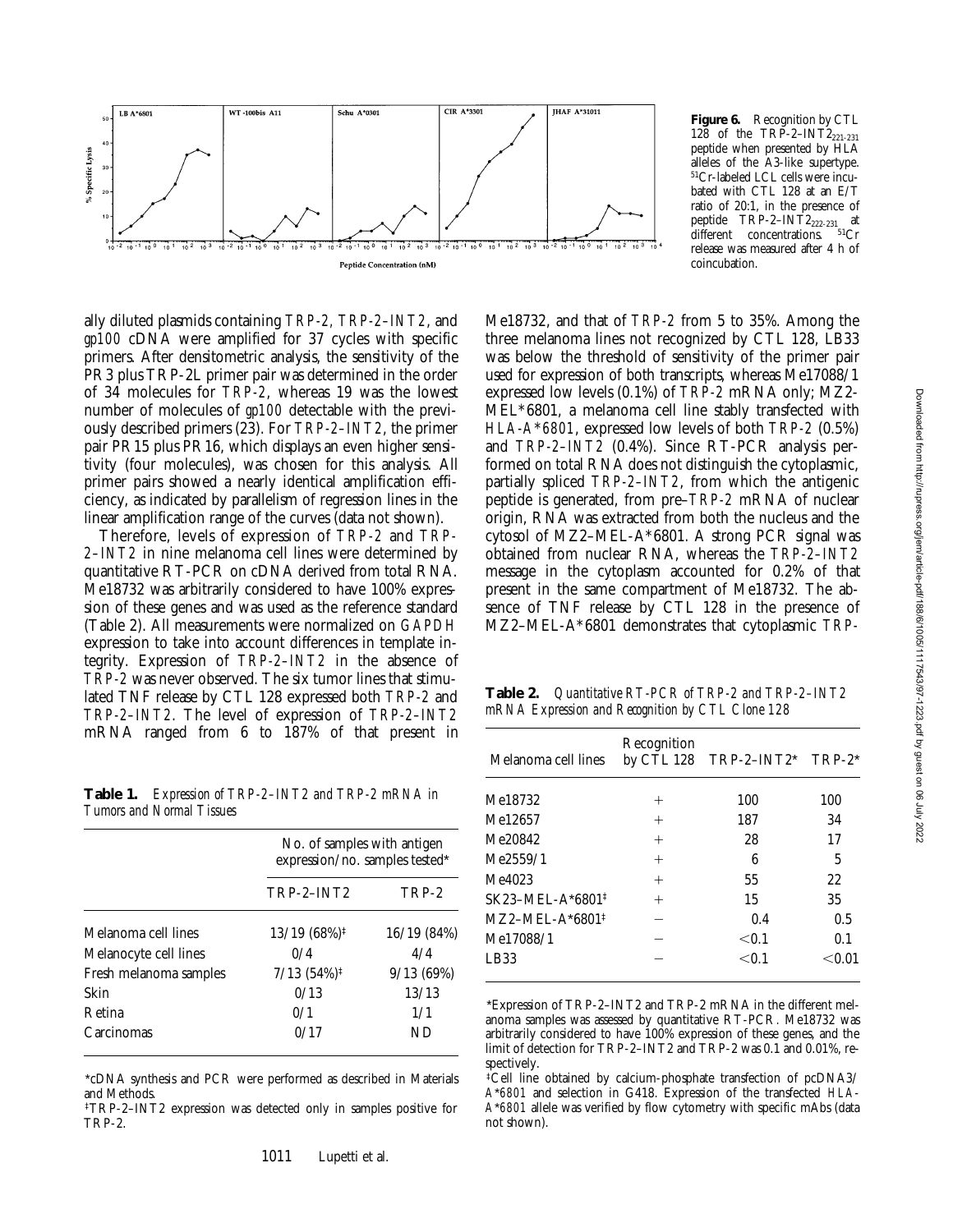Downloaded from http://rupress.org/jem/article-pdf/188/6/1005/1117543/97-1223.pdf by guest on 06 July 2022 Downloaded from http://rupress.org/jem/article-pdf/188/6/1005/1117543/97-1223.pdf by guest on 06 July 2022

**Table 3.** *Quantitative RT-PCR of TRP-2–INT2, TRP-2, gp100, and gp100-in4 mRNAs in the Cytoplasm of Human Melanocytes*

| Cytoplasmic mRNA TRP-2-INT2 TRP-2 gp100-in4 gp100 |       |     |      |      |
|---------------------------------------------------|-------|-----|------|------|
|                                                   | %     |     |      |      |
| Me18732                                           | 100   | 100 | 100  | 100  |
| <b>NHEM-2489</b>                                  | < 0.1 | 21  | 776  | 79   |
| <b>NHEM-2311</b>                                  | < 0.1 | 133 | 1039 | 360  |
| <b>NHEM-4528</b>                                  | 0.1   | 614 | 2363 | 155  |
| $DI-1$                                            | < 0.1 | 15  | 5000 | 1613 |

Expression of the different transcripts was measured by quantitative RT-PCR. Me18732 was arbitrarily considered to have 100% expression of these genes. The limit of detection for TRP-2–INT2 was 0.1%.

*2–INT2* transcript levels of at least  $> 0.2\%$  of that found in Me18732 are needed for functional recognition of target cells.

To exclude the possibility of even low contamination of pre–*TRP-2* nuclear message, quantitative analysis of *TRP-2* and *TRP-2–INT2* expression in four melanocyte cell lines at their first in vitro passages was performed with cDNA derived from cytoplasmic RNA. Expression levels of *gp100* and its partially spliced form *gp100-in4* mRNAs, containing sequences coding for CTL-defined antigens expressed by melanomas and melanocytes (1, 10), were also included in the analysis. As reported in Table 3, *TRP-2–INT2* mRNA of the cultured skin melanocytes was either undetectable  $(3/4)$  or at the lower limit of detection  $(1/4)$ , whereas *TRP-2* mRNA ranged from 15 to 614% of that expressed by Me18732. However, all melanocyte lines expressed *gp100* and particularly *gp100-in4* at high levels, from 79 to 1,613% and from 776 to 5,000%, respectively, of that found in Me18732. Fig. 7 shows the gel bands used for densitometric analysis.

We then examined samples of three *TRP-2<sup>+</sup>* normal skin tissue and one retina. Since in fresh specimens the proportion of melanocytic cells is variable and generally very low, we used a slightly modified protocol, detailed in Materials and Methods. Total RNA was analyzed, since attempts to separate nuclei from cytoplasmic compartments

were unsuccessful, as demonstrated by a consistent level of nuclear contamination in cytoplasm (data not shown), due to the high level of cellular damage and/or deaths resulting from the enzymatic treatment used to prepare single cell suspensions. Results are reported in the original OD values and are shown in Fig. 8. An amplification product for *TRP-2* was obtained in each of the four samples (three skin tissue and one retina) analyzed, whereas *TRP-2–INT2* was undetectable. In this case too, both *gp100* and *gp100-in4* were expressed at high levels (data not shown).

The absence of expression of endogenous *TRP-2–INT2* in normal melanocytic cells was also confirmed by the lack of recognition by CTL 128 of melanocyte lines transduced with *HLA-A*\**6801* (data for the DL-1 line are shown in Fig. 9). The transduced HLA-A\*6801 molecule was able to present the endogenous TRP-2–INT2 product as shown by recognition of the HLA-A\*6801–transduced SK23-MEL. Moreover, expression of HLA-A\*6801 by the transduced melanocytes was confirmed by their ability to functionally present the exogenously provided  $TRP-2-INT2_{222-231}$  peptide to CTL 128.

Taken together, these results indicate that the presence of a transcript corresponding to the unspliced *TRP-2* gene accompanies *TRP-2* mRNA expression in the cytoplasmic compartment of the majority of melanoma cells. This phenomenon does not occur in normal cells, despite the presence of comparable or even higher levels of *TRP-2*, allowing a partially spliced form of a differentiation antigen encoding mRNA to become the source of a melanomarestricted T cell epitope.

## **Discussion**

This study reports the molecular identification of an antigen (TRP-2–INT2) belonging to a new class of shared melanoma antigens absent from melanocytes. The epitope recognized by HLA-A\*6801–restricted CTL 128 is encoded within intron 2 of a partially spliced mRNA of the *TRP-2* gene. In its completely spliced form, *TRP-2* is a member of the tyrosinase-related gene family encoding an enzyme acting in the melanogenic pathway and containing an epitope recognized in an HLA-restricted fashion by T cells on melanomas and melanocytes (12). The sequence coding for the peptide recognized by CTL 128 is located at



1012 A New CTL-defined Melanoma Antigen

Figure 7. Quantitative RT-PCR analysis. Serial twofold dilutions of cDNA derived from cytoplasmic RNA of DL-1 and NHEM-4528 melanocytes were amplified and simultaneously compared with the reference Me18732, as described in Materials and Methods. Depending on the sample and on the gene tested, starting dilutions ranged from 0 to  $-11$  (i.e.,  $2^0$  = undiluted,  $2^{-11}$  = 1/2,048). Results obtained after densitometric scanning of the amplified products are shown in Table 3.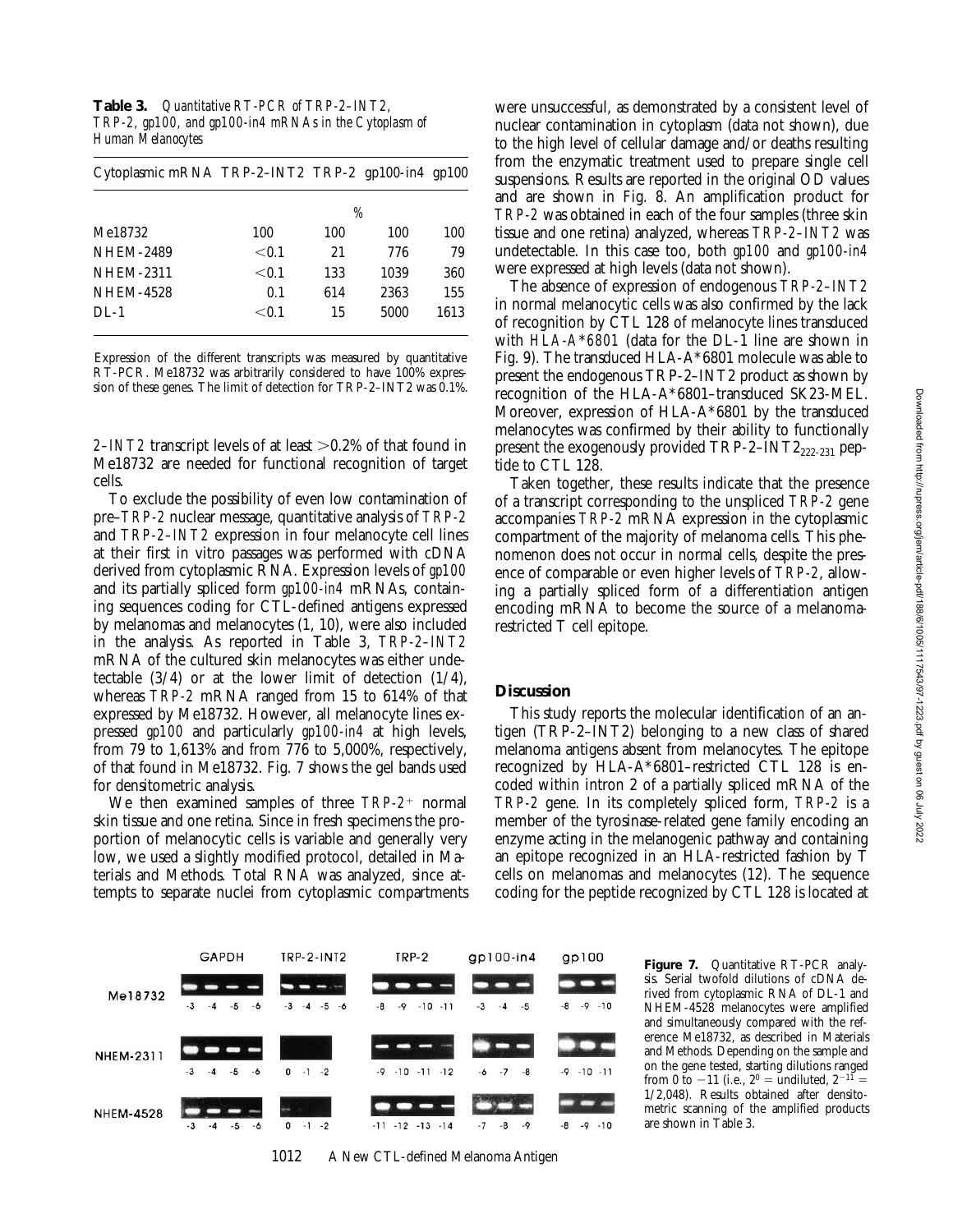

**Figure 8.** Expression of *TRP-2–INT2* and *TRP-2* on normal tissues. Expression was tested by quantitative RT-PCR on cDNA derived from total RNA. Results are expressed in arbitrary OD units (*a.u.*) after densitometric analysis of the amplified products, as described in Materials and Methods. For Me18732, the plotted OD points for *TRP-2* and *TRP-2–INT2* correspond to four identical and consecutive serial dilutions, chosen in order to obtain, with the lowest one, a still detectable amplification signal for *TRP-2–INT2*. Amplification of *TRP-2* from normal samples was performed in conditions (i.e., cDNA amount and cycle number) allowing the attainment of an OD value included in the range covered by Me18732. *TRP-2–INT2* was consequently amplified using comparable parameters (see Materials and Methods). (*Insets*) OD arbitrary units (*a.u.*) are reported for normal samples.

the 5' end of intron 2, which is available for translation because of a failure in the splicing pathway. An increasing body of evidence suggests the immunological significance of unconventionally produced epitopes. Indeed, epitopes encoded in alternative ORFs (29), within introns (10, 16), under the putative control of a cryptic promoter (30), or governed by a variant of conventional translation mechanisms (31) have been described. It has also been proposed that the increased expression in splice variants of pigment genes that occurs in melanoma compared with normal melanocytes may contribute to the pool of melanoma-specific antigenic peptides (32).

*TRP-2–INT2* expression was not observed in melanomas lacking *TRP-2*. Moreover, no *TRP-2–INT2* was found when *TRP-2* expression was 0.1% of that found in Me18732. Such a low level of *TRP-2* transcription, detected by the very sensitive quantitative RT-PCR, could



**Figure 9.** Lack of recognition by CTL 128 of HLA-A\*6801<sup>+</sup>-transduced melanocytes. DL-1 melanocytes and the SK23-MEL lines were transduced by a retroviral vector encoding  $HLA- A*6801$ . 1.5  $\times$  10<sup>3</sup> CTLs were added to 104 transduced and untransduced stimulator cells, and the TNF content of the supernatant was tested 20 h later on WEHI-164.13 cells. Efficiency of transduction was evaluated by the ability of the transduced cells to present the  $TRP-2-INT2_{222-231}$  peptide.

1013 Lupetti et al.

not be evidenced in Northern blots (data not shown) and probably accounts for the percentage of *TRP-2*1 fresh melanomas that fail to express *TRP-2–INT2*. In all normal tissues containing *TRP-2<sup>+</sup>* cells of melanocytic origin (i.e., skin and retina) and in three out of four melanocyte samples that had levels of *TRP-2* ranging from 21 to 133% of that expressed by Me18732, *TRP-2–INT2* was undetectable (Table 3, and Figs. 7 and 8). Furthermore, *TRP-2–INT2* was still at the lower threshold of detectability (i.e., 0.1%) in a melanocyte line that displayed more than a sixfold increase (614%) of *TRP-2* compared with Me18732 (Table 3, and Fig. 7). Transduction of melanocyte lines with the *HLA-A*\**6801* allele confirmed the absence of endogenous TRP-2–INT2 $_{222-231}$  expression at levels allowing CTL 128 recognition (Fig. 9).

Northern blot analysis has indicated that *TRP-2* and, in general, pigment gene expression are low in human melanoma compared with the average expression in melanocytes (33). This finding was confirmed by our quantitative PCR analysis in which two out of four melanocyte lines had increased levels of *TRP-2* over that of Me18732, one of the tumors that displayed the highest level of expression for this gene (Tables 2 and 3). We had similar findings with *gp100*, whose levels of expression in three out of four melanocyte lines were 1.3–16 times higher than those of Me18732. Given the lower expression of *TRP-2* in transformed compared with normal cells, these results rule out the possibility that the presence of the unspliced form of the *TRP-2* gene in melanoma is simply related to high levels of gene transcription. Rather, our findings suggest that the splicing pathway that involves this gene is operating in normal melanocytes but is altered in melanoma cells, allowing the transport of certain intron-containing transcripts into the cytoplasm. As also observed for *gp100-in4* by Robbins et al., the intron-encoded epitope is expressed after transfection into COS-7 cells (10). Lack of adjacent regulatory sequences might be responsible for the splicing failure in COS-7 cells (34), since our cDNA clone is probably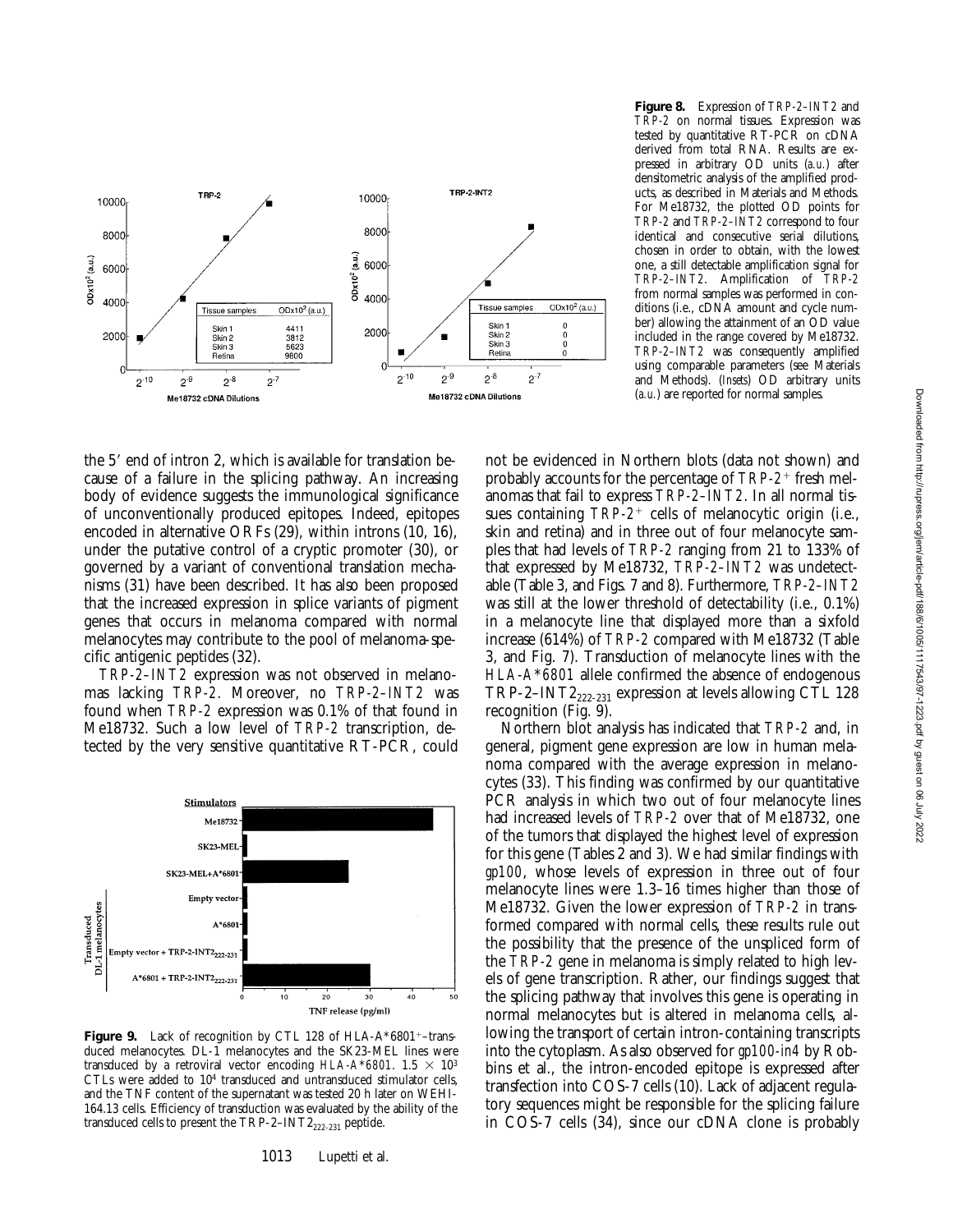truncated at its 3' end by a fortuitous priming of a polyadenine stretch in intron 4. However, the presence of unspliced mRNAs in the cytoplasm cannot be considered a distinguishing feature of transformed cells, but appears to be gene specific. Indeed, weak consensus sequences at intron–exon boundaries may determine a very low splicing efficiency and ubiquitous retention of intervening sequences in mRNA even in normal cells (35). Moreover, although the mechanism has not been investigated, expression of the unspliced form of the differentiation antigen *gp100* (*gp100-in4*) has been found in normal melanocytes at levels comparable to or even higher than that found in melanomas (10), a finding confirmed by our quantitative PCR analysis (Table 3).

*TRP-2–INT2* codes for a putative protein of 237 amino acids that runs, using the same ORF of *TRP-2*, from the start codon in position 400 to the terminator site (nt 1111) located in intron 2, just 18 nt downstream of the peptidecoding region. Wild-type TRP-2 protein (519 amino acids) was identified as the DOPAchrome tautomerase involved in melanin biosynthesis (17, 36). The *TRP-2–INT2* translation product, devoid of the transmembrane domain, is expected to have a different localization from *TRP-2*, which exists as a melanosome membrane-bound form. Therefore, the functional role, if any, of *TRP-2–INT2* in the tumor cells needs to be addressed.

Although the minimum level of *TRP-2–INT2* mRNA expression allowing CTL-mediated recognition has not been established, an HLA-A\*6801 melanoma line expressing in its cytoplasmic compartment 0.2% of the level found in Me18732 failed to induce TNF production by CTL 128. However, a melanoma line (Me 2559/1) expressing *TRP-2–INT2* at levels equal to 6% of that found in Me18732 (Fig. 1, and Table 2) was recognized. On the basis of the frequency of hybridizing cDNA colonies, Me18732 appears to express  $\sim$  20 *TRP-2–INT2* mRNA molecules per cell (data not shown). Accordingly, 6% expression corresponds to one molecule per cell and could be considered the minimum level of *TRP-2–INT2* that allows CTL 128– mediated recognition. This level of expression is lower than that required for CTL recognition of most of the other melanoma antigens (37, 38), suggesting that CTL 128 is a high-affinity effector. The HLA-binding affinity of the TRP-2–INT2<sub>222-231</sub> peptide is unknown, but the very low concentration (100 pM) required to sensitize cells to

lysis (see Fig. 5) supports this hypothesis. Detection of high-affinity effectors specific for epitopes encoded by intron 2 suggests that this sequence may be a source of "non-self" antigenic epitopes. Indeed, CTLs recognizing autoantigens have been shown to escape intrathymic clonal deletion only when expressing low-affinity receptors, while high-affinity CTLs against autoantigens are deleted (39). Furthermore, in peptide sensitization assays, many differentiation antigen–derived peptides are active only at concentrations higher than those of the tumor-specific peptides (40). Taken together, these observations strongly indicate that *TRP-2–INT2* codes for a new type of tumor antigen shared among melanomas, but absent in normal tissues.

Analysis of the structural similarities in the antigen-binding groove of HLA molecules and the identification of cross-reactive peptides have allowed grouping of HLA alleles into supertypes (41). Based on its peptide-binding characteristics, HLA-A\*6801 belongs to the HLA-A3–like supertype that also comprises A3, A11, A31, and A\*3301 (28). Among the alleles of the A3-like supertype, recognition of TRP-2-INT2<sub>222-231</sub> peptide was also observed when it was presented by  $A^*3301$ , which, along with A\*6801, is expressed by 13% of the world's population (28). It has been previously reported that identical peptides derived from viral proteins (HBcAg from hepatitis B) or from tumor antigens (TRP-2) can be recognized in the context of different HLA alleles, HLA-A31 and A68 or HLA-A31 and A33, respectively, by specific and differentially HLA-restricted CTL clones (42, 43). Moreover, in agreement with our findings, single T cells have been shown to recognize a TRP-2 melanoma–associated peptide when presented by both HLA-A31 and A\*3301 (43).

Apart from the  $\mathrm{TRP\text{-}2\text{-}INT2}_{222\text{-}231}$  peptide, screening introns and intron–exon junctions of TRP-2–INT2 for the presence of known motifs revealed peptide sequences that are predicted to bind with high efficiency several HLA-A and -B alleles, including HLA-A2, frequently present in all major ethnic groups. This suggests that other tumor antigens with the same degree of lineage and tumor specificity may be expressed by melanoma cells in the context of more frequent HLA-A and -B alleles. Furthermore, it is possible that other specific antigens can be generated in melanoma and other tumors by mechanism(s) of altered splicing of lineage-related genes.

We thank Dr. K. Fleischhauer (Istituto Scientifico San Raffaele) for DNA typing of the *HLA-A* locus, and Dr. S. Battocchio (Division of Pathology, Istituto Nazionale Tumori) for providing mammary skin tissue samples. We are also indebted to Ms. M.T. Radice for oligonucleotide synthesis, Ms. D. Penso for help with the automated DNA sequencer, Ms. A. Molla for technical assistance, and Mr. M. Azzini and Ms. G. Barp for editing.

R. Lupetti is the recipient of a fellowship from the Italian Association for Cancer Research (AIRC), Milan. This work was supported in part by grants from the AIRC and from the European Community Biomed2 Program (BMH4-CT95-1627).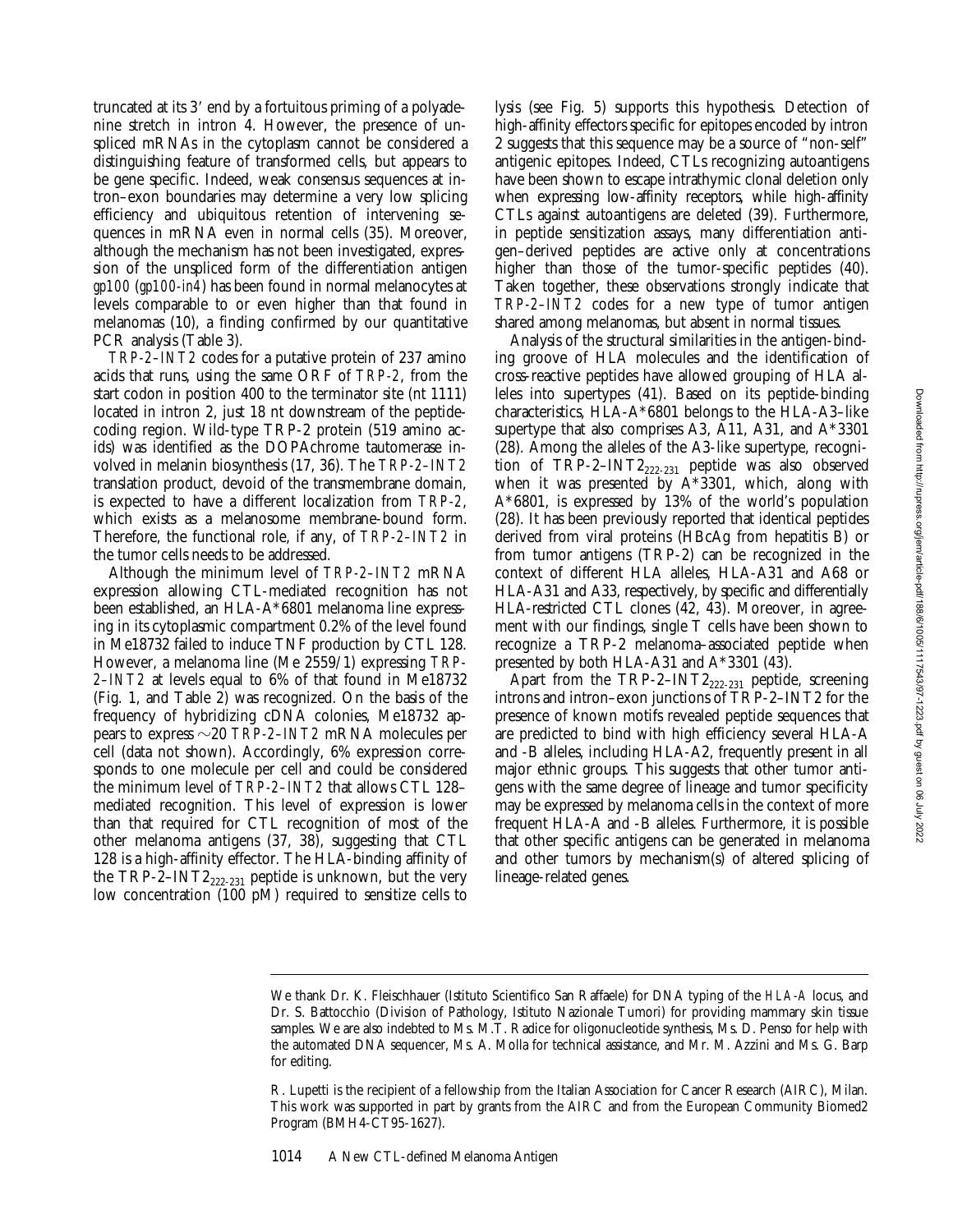Address correspondence to Giorgio Parmiani, Division of Experimental Oncology D, Istituto Nazionale Tumori, Via Venezian 1, 20133 Milan, Italy. Phone: 39-2-2390630; Fax: 39-2-2362692; E-mail: parmiani@ istitutotumori.mi.it

*Received 11 July 1997 and in revised form 8 July 1998.*

#### **References**

- 1. Van den Eynde, B.J., and P. van der Bruggen. 1997. T cell defined tumor antigens. *Curr. Opin. Immunol.* 9:684–693.
- 2. Rosenberg, S.A., J.R. Yannelli, J.C. Yang, S.L. Topalian, D.J. Schwartzentruber, J.S. Weber, D.R. Parkinson, C.M. Seipp, J.H. Einhorn, and D.E. White. 1994. Treatment of patients with metastatic melanoma with autologous tumorinfiltrating lymphocytes and interleukin-2. *J. Natl. Cancer Inst.* 86:1159–1166.
- 3. Arienti, F., F. Belli, L. Rivoltini, C. Gambacorti-Passerini, L. Furlan, L. Mascheroni, A. Prada, M. Rizzi, E. Marchesi, M. Vaglini, et al. 1993. Adoptive immunotherapy of advanced melanoma patients with interleukin-2 (IL-2) and tumor-infiltrating lymphocytes selected in vitro with low doses of IL-2. *Cancer Immunol. Immunother.* 36:315–322.
- 4. Marchand, M., P. Weynants, E. Rankin, F. Arienti, F. Belli, G. Parmiani, N. Cascinelli, A. Bourlond, R. Vanwijck, Y. Humblet, et al. 1995. Tumor regression responses in melanoma patients treated with a peptide encoded by gene MAGE-3. *Int. J. Cancer.* 63:883–885.
- 5. Rosenberg, S.A., J.C. Yang, D.J. Schwartzentruber, P. Hwu, F.M. Marincola, S.L. Topalian, N.P. Restifo, M.E. Dudley, S.L. Schwarz, P.J. Spiess, et al. 1998. Immunologic and therapeutic evaluation of a synthetic peptide vaccine for the treatment of patients with metastatic melanoma. *Nat. Med*. 4:321– 327.
- 6. Nestle, F.O., S. Alijagic, M. Gilliet, Y. Sun, S. Grabbe, R. Dummer, G. Burg, and D. Schadendorf. 1998. Vaccination of melanoma patients with peptide- or tumor lysate-pulsed dendritic cells. *Nat. Med*. 4:328–333.
- 7. Jäger, E., Y.T. Chen, J.W. Drijfhout, J. Karbach, M. Ringhoffer, D. Jäger, M. Arand, H. Wada, Y. Noguchi, E. Stockert, et al. 1998. Simultaneous humoral and cellular immune response against cancer-testis antigen NY-ESO-1: definition of human-histocompatibility leukocyte antigen (HLA)-A2– binding peptide epitopes. *J. Exp. Med.* 187:265–270.
- 8. Takahashi, K., S. Shichijo, M. Noguchi, M. Hirohata, and K. Itoh. 1995. Identification of MAGE-1 and MAGE-4 proteins in spermatogonia and primary spermatocytes of testis. *Cancer Res.* 55:3478–3482.
- 9. Haas, G.G., Jr., O.J. D'Cruz, and L.E. De Bault. 1988. Distribution of human leukocyte antigen-ABC and -D/DR antigens in the unfixed human testis. *Am. J. Reprod. Immunol. Microbiol.* 18:47–51.
- 10. Robbins, P.F., M. El-Gamil, Y.F. Li, E.B. Fitzgerald, Y. Kawakami, and S.A. Rosenberg. 1997. The intronic region of an incompletely spliced gp100 gene transcript encodes an epitope recognized by melanoma-reactive tumor infiltrating lymphocytes. *J. Immunol.* 159:303–308.
- 11. Wang, R.F., P.F. Robbins, Y. Kawakami, X. Kang, and S.A. Rosenberg. 1995. Identification of a gene encoding a melanoma tumor antigen recognized by HLA-A31–restricted tumor-infiltrating lymphocytes. *J. Exp. Med.* 181:799–804.
- 12. Wang, R.F., E. Appella, Y. Kawakami, X. Kang, and S.A. Rosenberg. 1996. Identification of TRP-2 as a human tumor

antigen recognized by cytotoxic T lymphocytes. *J. Exp. Med.* 184:2207–2216.

- 13. Sugita, S., K. Sagawa, M. Mochizuchi, S. Shichijo, and K. Itoh. 1996. Melanocyte lysis by cytotoxic T lymphocytes recognizing the MART-1 melanoma antigen in HLA-A2 patients with Vogt-Koyanagi-Harada disease. *Int. Immunol*. 8: 799–803.
- 14. Anichini, A., R. Mortarini, C. Maccalli, P. Squarcina, K. Fleischhauer, L. Mascheroni, and G. Parmiani. 1996. Cytotoxic T cells directed to tumor antigens not expressed on normal melanocytes dominate HLA-A2.1-restricted immune repertoire to melanoma. *J. Immunol.* 156:208–217.
- 15. Espevik, T., and J. Nissen-Meyer. 1986. A highly sensitive cell line, WEHI 164 clone 13, for measuring cytotoxic factor/tumor necrosis factor from human monocytes. *J. Immunol. Methods.* 95:99–105.
- 16. Coulie, P.G., F. Lehmann, B. Lethé, J. Herman, C. Lurquin, M. Andrawiss, and T. Boon. 1995. A mutated intron sequence codes for an antigenic peptide recognized by cytolytic T lymphocytes on a human melanoma. *Proc. Natl. Acad. Sci. USA.* 92:7976–7980.
- 17. Yokoyama, K., H. Suzuki, K. Yasumoto, Y. Tomita, and S. Shibahara. 1994. Molecular cloning and functional analysis of a cDNA coding for human DOPAchrome tautomerase/tyrosinase-related protein-2. *Biochim. Biophys. Acta.* 1217:317– 321.
- 18. Traversari, C., P. van der Bruggen, B. Van den Eynde, P. Hainaut, C. Lemoine, N. Ohta, L. Old, and T. Boon. 1992. Transfection and expression of a gene coding for a human melanoma antigen recognized by autologous cytolytic T lymphocytes. *Immunogenetics.* 35:145–152.
- 19. Fleischhauer, K., S. Tanzarella, V. Russo, M.L. Sensi, P. van der Bruggen, C. Bordignon, and C. Traversari. 1997. Functional heterogeneity of HLA-A\*02 subtypes revealed by presentation of a MAGE-3-encoded peptide to cytotoxic T cell clones. *J. Immunol*. 159:2513–2521.
- 20. Weynants, P., B. Lethé, F. Brasseur, M. Marchand, and T. Boon. 1994. Expression of MAGE genes by non-small-cell lung carcinomas. *Int. J. Cancer.* 56:826–829.
- 21. Donghi, R., A. Longoni, S. Pilotti, P. Michieli, G. Della Porta, and M. Pierotti. 1993. Gene p53 mutations are restricted to poorly differentiated and undifferentiated carcinomas of the thyroid gland. *J. Clin. Invest*. 4:1753–1760.
- 22. Huang, Z., M.J. Fasco, and L. Kaminsky. 1996. Optimization of Dnase I removal of contaminating DNA from RNA for use in quantitative RNA-PCR. *Biotechniques.* 20:1012–1020.
- 23. Adema, G.J., A.J. de Boer, A.M. Vogel, W.A.M. Loenen, and C.G. Figdor. 1994. Molecular characterization of the melanocyte lineage-specific antigen gp100. *J. Biol. Chem.* 269:20126–20133.
- 24. Hecker, K.H., and K.H. Roux. 1996. High and low annealing temperatures increase both specificity and yield in touchdown and stepdown PCR. *Biotechniques.* 20:478–485.
- 25. Oh, S., K. Fleischhauer, and S. Yang. 1993. Isoelectric focus-